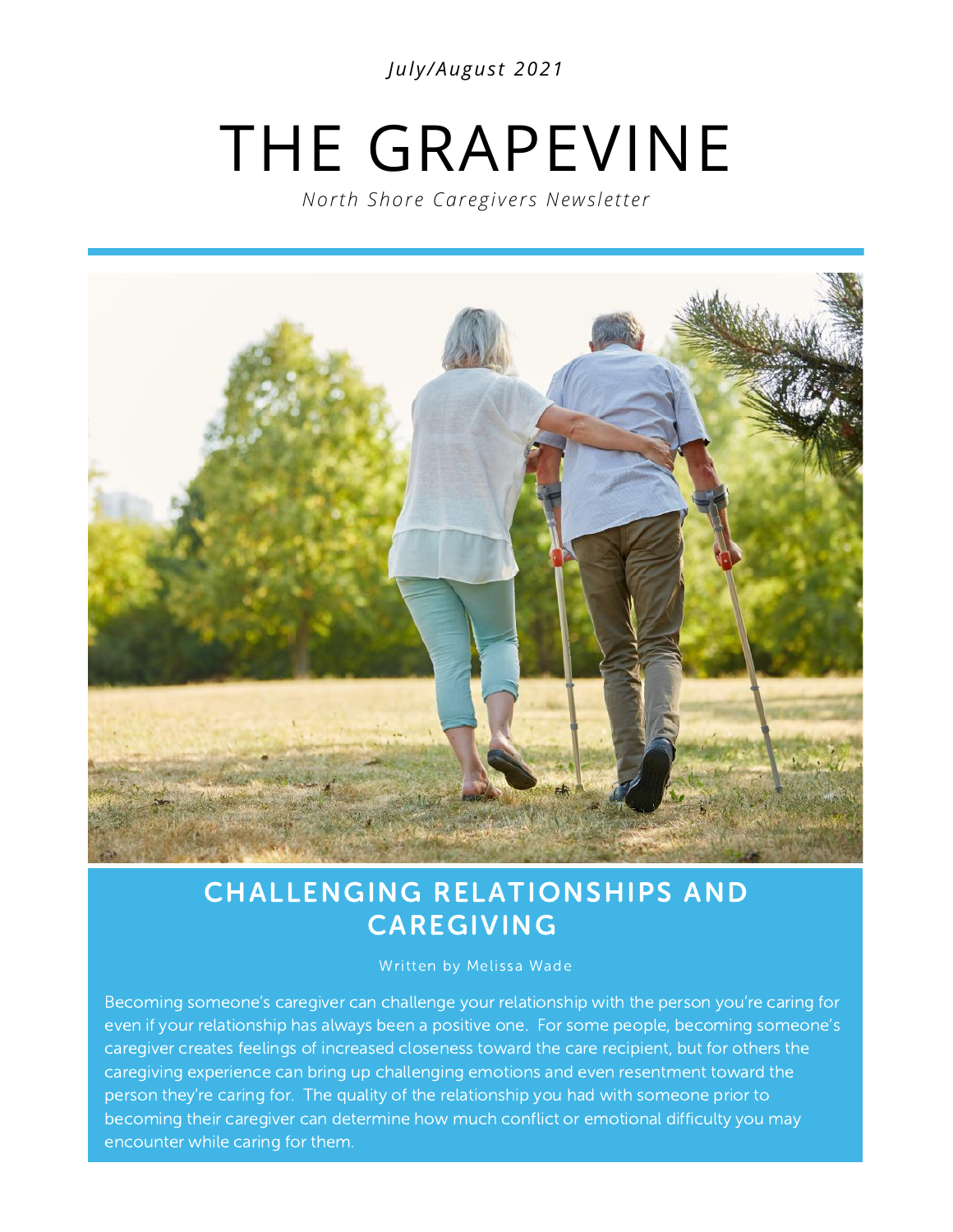#### Challenging Relationships and Caregiving cont.

Becoming a caregiver to someone with whom you have a high conflict or poor-quality relationship can be an emotionally complex experience. To cope with this experience, we put together our top five suggestions of things to try that can bring more ease into the relationship you have with the person you're caring for.

- 1. Seek help from a counsellor or a therapist to work through complicated feelings related to your relationship with the care recipient or stress related to caregiving.
- 2. Get social support from friends, by joining a caregiver support group or engaging in group oriented recreation and leisure activities at a community centre or club.
- 3. Read books that offer helpful advice. [Examples](https://amzn.to/2G9GvBR) include: "Taking Care of Parents Who Didn't Take Care of You: Making Peace with Aging Parents," by Eleanor Cade and "Coping With Your Difficult Older Parent: A Guide for [Stressed-Out](https://amzn.to/2TmS8Jp) Children," by Grace Lebow
- 4. Set and maintain boundaries
- 5. In some instances you may need to hire someone or ask another family member to help care for the person or at the very least, help you care for the person.
- 6. As hard as it can be, try not to take some things they say or do personally.

**Let yourself delve into the** Powerful Tools for Caregivers (PTC). The PTC educational series consists of 6 classes held once a week for 6 Starting September 2021, we will be offering an evidence-based, educational workshop series called consecutive weeks.

The class will give you tools to help:

- Reduce Stress
- Improve Self-Confidence
- Manage Time, Set Goals, and Solve Problems
- Better Communicate Their Feelings
- Locate Helpful Resources
- Make Tough Decisions

We will announce the dates of the PTC course, and start registering people in July 2021.

#### Sources:

Caring for Parents Who Didn't Care for You: 5 Ways to Handle the [Situation](https://dailycaring.com/caring-for-parents-who-didnt-care-for-you-5-ways-to-handle-the-situation/)

How to Adjust the Changing Parent and Child Relationship | [myTherapyNYC](https://mytherapynyc.com/adjust-changing-parent-child-relationship/)

How To Be a [Caregiver](https://seniornews.com/caregiver-difficult-person/) for a Difficult Person

Home - Powerful Tools For [Caregivers](https://www.powerfultoolsforcaregivers.org/)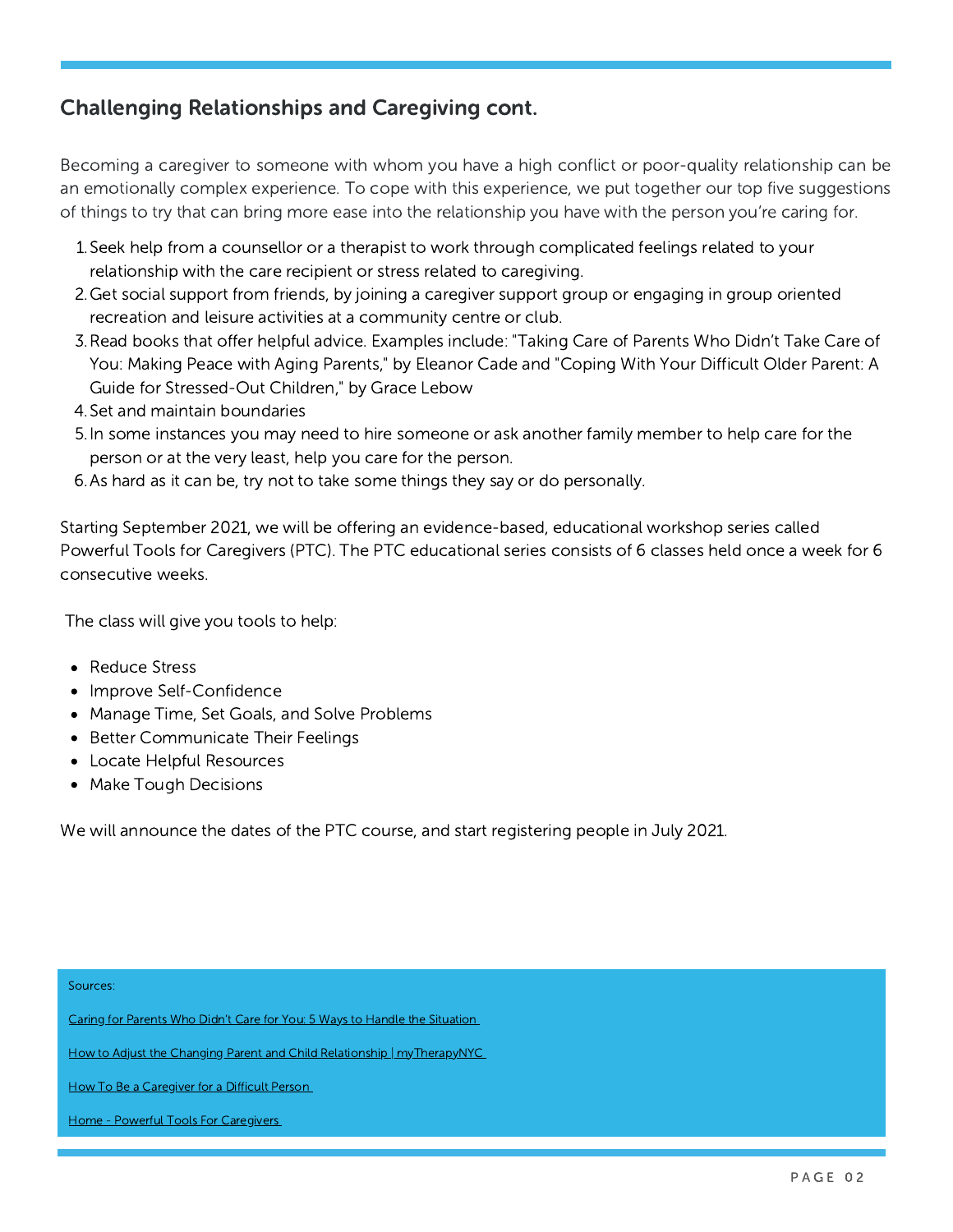# Service Spotlight: The Family Support Institute Of BC (FSI)



The Family Support Institute of BC (FSI) is a provincial not for profit society committed to supporting families who have a family member with a disability. FSI is unique in Canada and the only grass roots family-to-family organization with a broad volunteer base.

FSI's supports and services are free to any family.

FSI honours that they grew out of an era that did not value the pivotal role of families. Therefore, FSI believes:

- Families are the best voice to speak for their unique circumstances
- Informed, involved, and confident families are the most effective agents for creating social change
- Informed families are more empowered to speak for themselves when needed
- Families are the best resource to support one another
- Families have a critical role in shaping the future for their family members

They aim to strengthen, connect and build communities and resources with families of people with disabilities in BC. Through family-to-family support, online resources such as free online workshops, online family hang outs, resource materials and more they are able to connect with families through support and barrier-free resources.

FSI exists to support individuals and families to be connected and fully valued in their communities. You can explore their programs and digital resources to get started and connect with them to talk to someone by visiting [www.familysupportbc.com,](https://www.familysupportbc.com/) calling them toll-free at 1-800-441-5403 or emailing fsi@fsibc.com.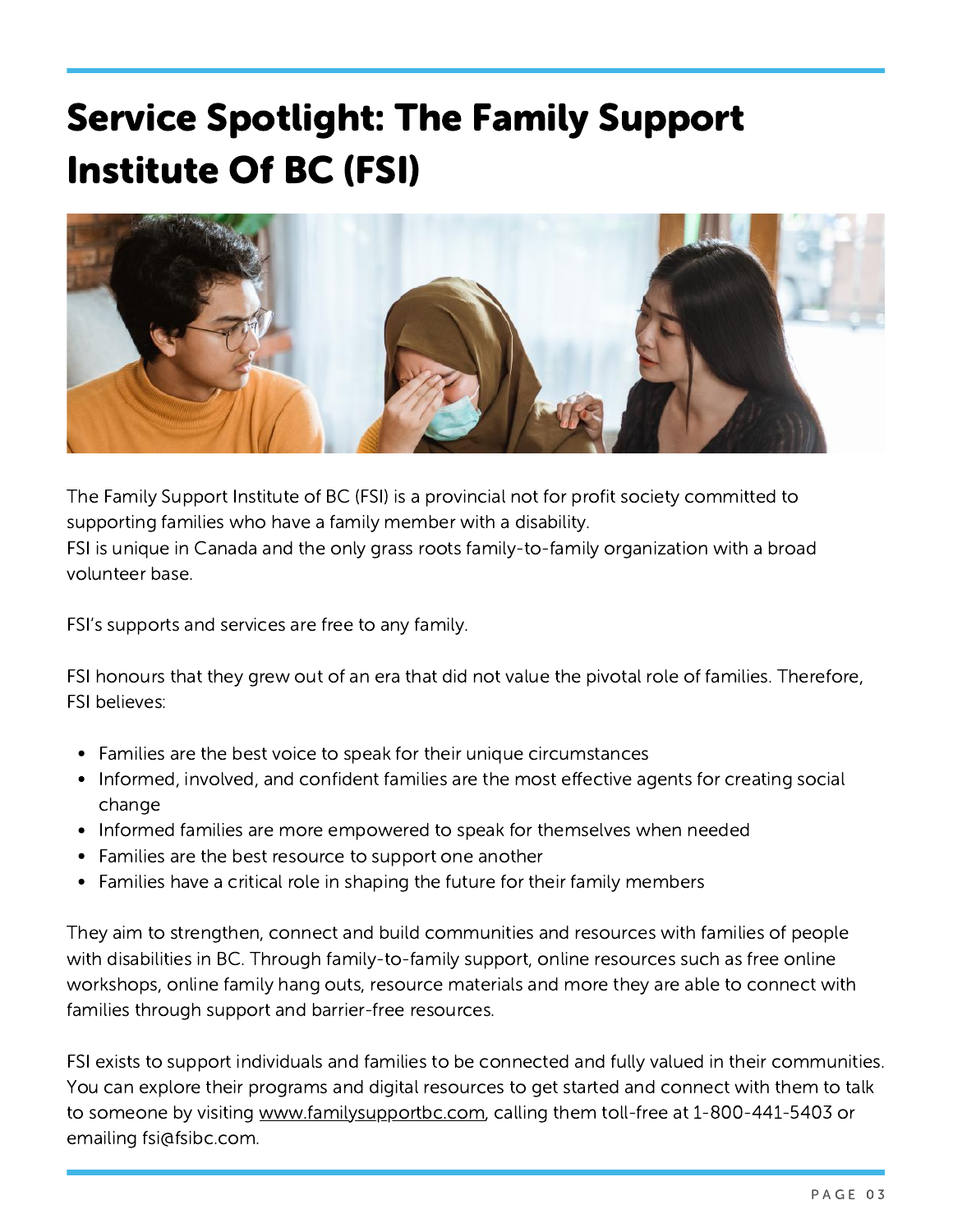# **JULY EVENTS**

| <b>MON, JULY</b><br>01                                                                                                                                | <b>TUE, JULY</b>                                                         | 06 | <b>WED, JULY</b>                                                                                                                                                                                                                 | 07 | <b>MON, JULY</b><br>19                                                                                                                                |
|-------------------------------------------------------------------------------------------------------------------------------------------------------|--------------------------------------------------------------------------|----|----------------------------------------------------------------------------------------------------------------------------------------------------------------------------------------------------------------------------------|----|-------------------------------------------------------------------------------------------------------------------------------------------------------|
| <b>MEN'S GROUP ON ZOOM</b><br>(REGISTRATION REQUIRED)<br>TIME: 1:00-3:00PM<br>PLEASE CONTACT PAT<br><b>DEAN TO REGISTER:</b><br>P.DEAN123@HOTMAIL.COM | <b>ONLINE CAREGIVER</b><br><b>MEETING (DROP-IN)</b><br>TIME: 6:30-8:30PM |    | <b>DEATH AND DYING WORKSHOP</b><br><b>SERIES ON ZOOM</b><br>(REGISTRATION REQUIRED)<br><b>TIME: 1:00-2PM</b><br>DATES: JULY 7, JULY 14, JULY<br>21<br><b>TO REGISTER CONTACT:</b><br><b>MELISSA WADE</b><br>MELISSA.WADE@NSCR.CA |    | PERSIAN CAREGIVER<br><b>MEETING ON ZOOM</b><br>$(DROP-IN)$<br>TIME: 4:00-6:00PM<br>TO REGISTER CONTACT:<br><b>MELISA WADE</b><br>MELISSA.WADE@NSCR.CA |
| WED, JULY<br>28                                                                                                                                       |                                                                          |    |                                                                                                                                                                                                                                  |    |                                                                                                                                                       |
| <b>BEREAVEMENT GROUP</b><br>10:30-12:30PM<br>TO REGISTER CONTACT:<br><b>MELISA WADE</b><br><b>MELISSA.WADE@NSCR.CA</b>                                |                                                                          |    |                                                                                                                                                                                                                                  |    |                                                                                                                                                       |

# **AUGUST EVENTS**

| <b>TUES, AUGUST</b><br>03                                                                                                                                                         | 05<br><b>THURS, AUGUST</b>                                                                                                                             | <b>WED, AUGUST</b><br>16                                                                                                                              | <b>WED, AUGUST</b><br>18                                                                                        |
|-----------------------------------------------------------------------------------------------------------------------------------------------------------------------------------|--------------------------------------------------------------------------------------------------------------------------------------------------------|-------------------------------------------------------------------------------------------------------------------------------------------------------|-----------------------------------------------------------------------------------------------------------------|
| <b>ONLINE CAREGIVER</b><br><b>MEETING (DROP-IN)</b><br>TIME: 6:30-8:30PM                                                                                                          | <b>MEN'S GROUP ON ZOOM</b><br>(REGISTRATION REQUIRED)<br>TIME: 1:00-3:00PM<br>PLEASE CONTACT PAT<br><b>DEAN TO REGISTER:</b><br>P.DEAN123@HOTMAIL.COM. | PERSIAN CAREGIVER<br><b>MEETING ON ZOOM</b><br>$(DROP-1N)$<br>TIME: 4:00-6:00PM<br>TO REGISTER CONTACT:<br><b>MELISA WADE</b><br>MELISSA.WADE@NSCR.CA | <b>BEREAVEMENT GROUP</b><br>10:30-12:30PM<br>TO REGISTER CONTACT:<br><b>MELISA WADE</b><br>MELISSA.WADE@NSCR.CA |
| <b>MON, AUGUST</b><br>16<br>PERSIAN CAREGIVER<br><b>MEETING ON ZOOM</b><br>$(DROP-IN)$<br>TIME: 4:00-6:00PM<br>TO REGISTER CONTACT:<br><b>MELISA WADE</b><br>MELISSA.WADE@NSCR.CA |                                                                                                                                                        |                                                                                                                                                       |                                                                                                                 |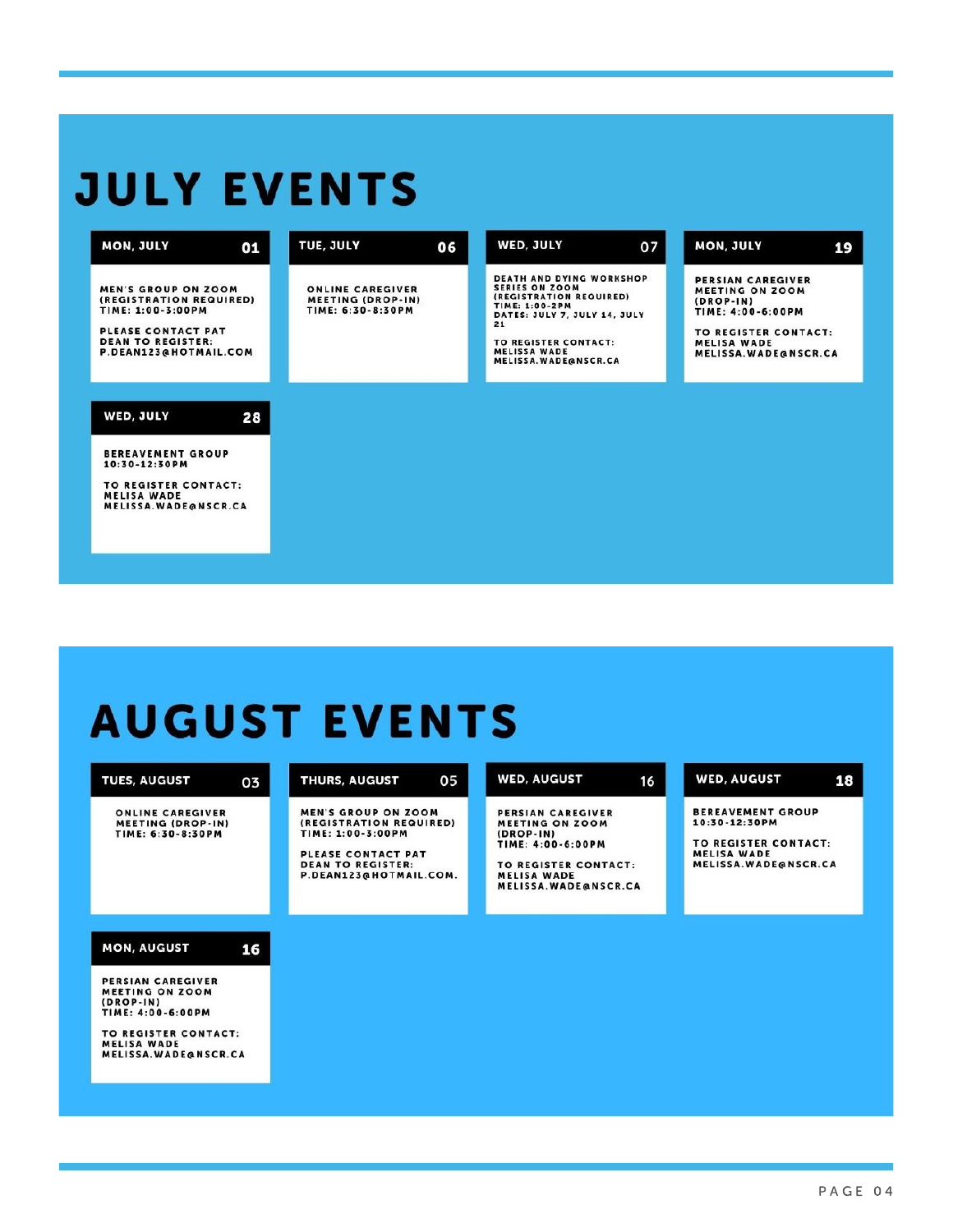## Caregiver Spotlight: Michelle Thomsett

What is your current caregiving situation? My father, 98, had a medical emergency that landed him in hospital for a month, which in turn, forced him into long-term care. It's been a long road for both of us that keeps winding in different directions and has certainly kept me on my toes! I know my dad is in a safe place now and receiving round-the-clock care, but my emotions still continue to get the best of me. My dad was used to me spending a lot of time caring for him at home, and if I don't visit my dad all the time at the care home, it makes me feel guilty, the sadness of the whole situation weighs heavy on me, but I also have a huge sense of relief all at the same time, it is overwhelming.

#### How long have you been a caregiver?

 $4\frac{1}{2}$  years

#### What brings you joy, helps you recharge or relieve stress? Do you have any hobbies that you enjoy?

Practicing taking pictures with my camera gives me a sense of accomplishment, especially when my results are what I had planned. I find it calming and it takes me right out of that "brain fog". I love being in my own element, it gives me that time out that I need once in a while. Living on the Fraser River has given me inspiration, observing a variety of wildlife in their natural habitat every day. I spotted a new visitor this year, a Bufflehead duck, their breeding habitat is usually wooded lakes and ponds, so it was a real treat to see. I find that planting flowers and herbs is also soothing, it seems to connect with me into connect with me in a way that grounds me, sitting back with my favourite hot cup of tea, watching them thrive,



really uplifts my mood and helps me feel more relaxed, it's my Zen time that I thoroughly enjoy. I've recently been working on a playlist for my dad, compiling his favourite old songs, all the songs were coming back to me from when I was a child, lots of memories, decided to make a playlist for myself, can't stop listening to it!

#### Why do you think it's important for caregivers to take time for themselves?

Caring for my dad was a lot more than I expected. My worst enemy was not listening to the voice in my head telling me to slow down and smell the roses. I was struggling to keep up, until one day it just hit me like a ton of bricks. I started thinking that if I can't care for my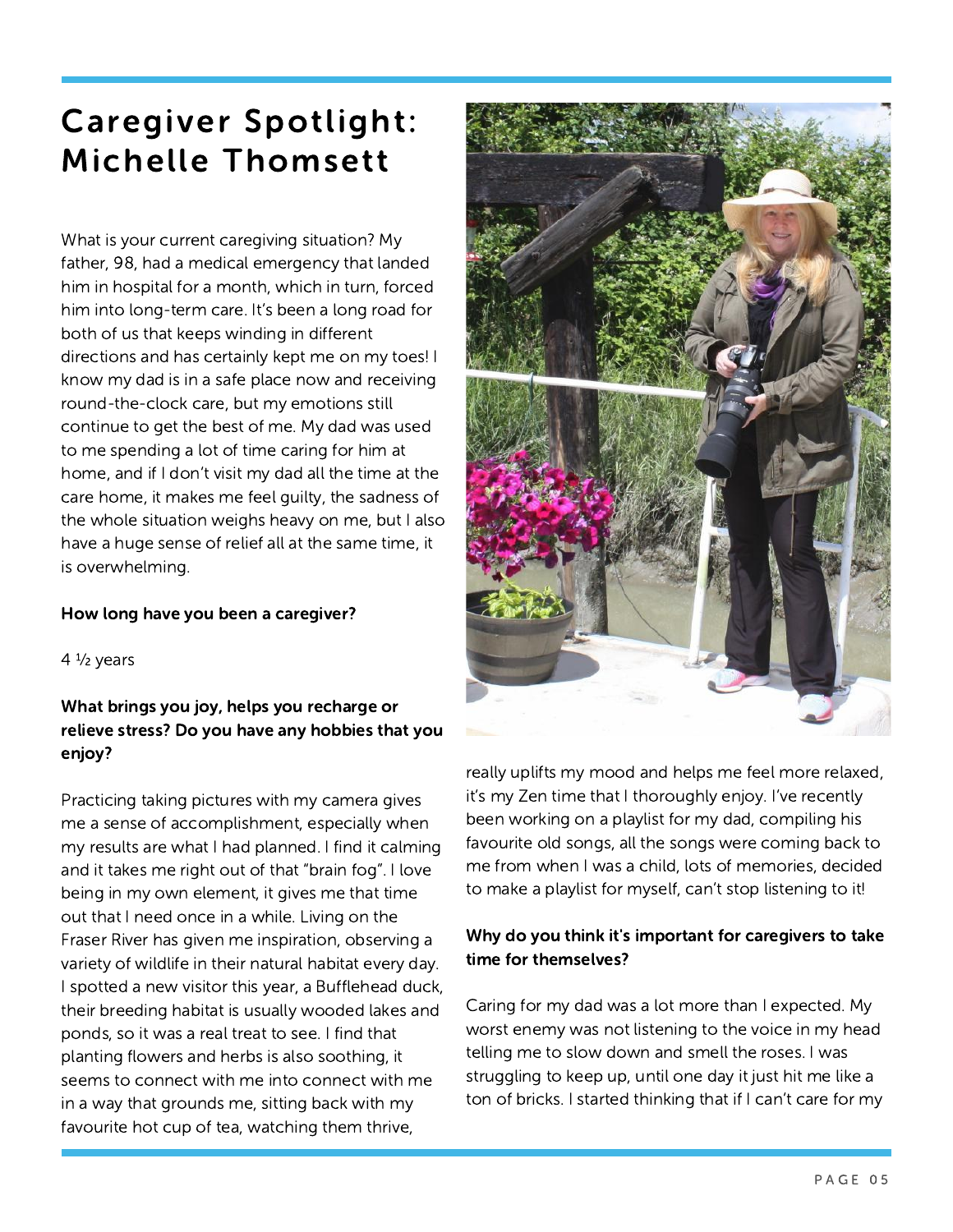#### Caregiver Spotlight cont.

dad, there is no one else to do it, and my dad depended on me. I signed up for the long haul and wanted to be there for him. It was a wake-up call. So have those Carpe diem moments. Stop and check in with yourself once and a while, and remember that you are doing the very best that you can, keep saying it until you believe it, because you truly are. If you can find a window of time, any time, no matter how long or short, to work on yourself, is better than not doing it at all. One day at a time was my motto, it will all add up in the end and your body and mind will thank you for it.

#### Anything else you would like to share about yourself?

Last year, during our isolation period, a friend of mine sent me a package of sourdough yeast starter. I thought to myself, who does this? Apparently, it was the craze during Covid. Why didn't I know this? So I said "why not take a kick at it"? Be spontaneous for a change and try something new, right? So I eagerly became part of the sourdough making clan. It took me a few fails and persistence to get the hang of it and then finally, success! Bread therapy "who knew"? The best part was eating it!

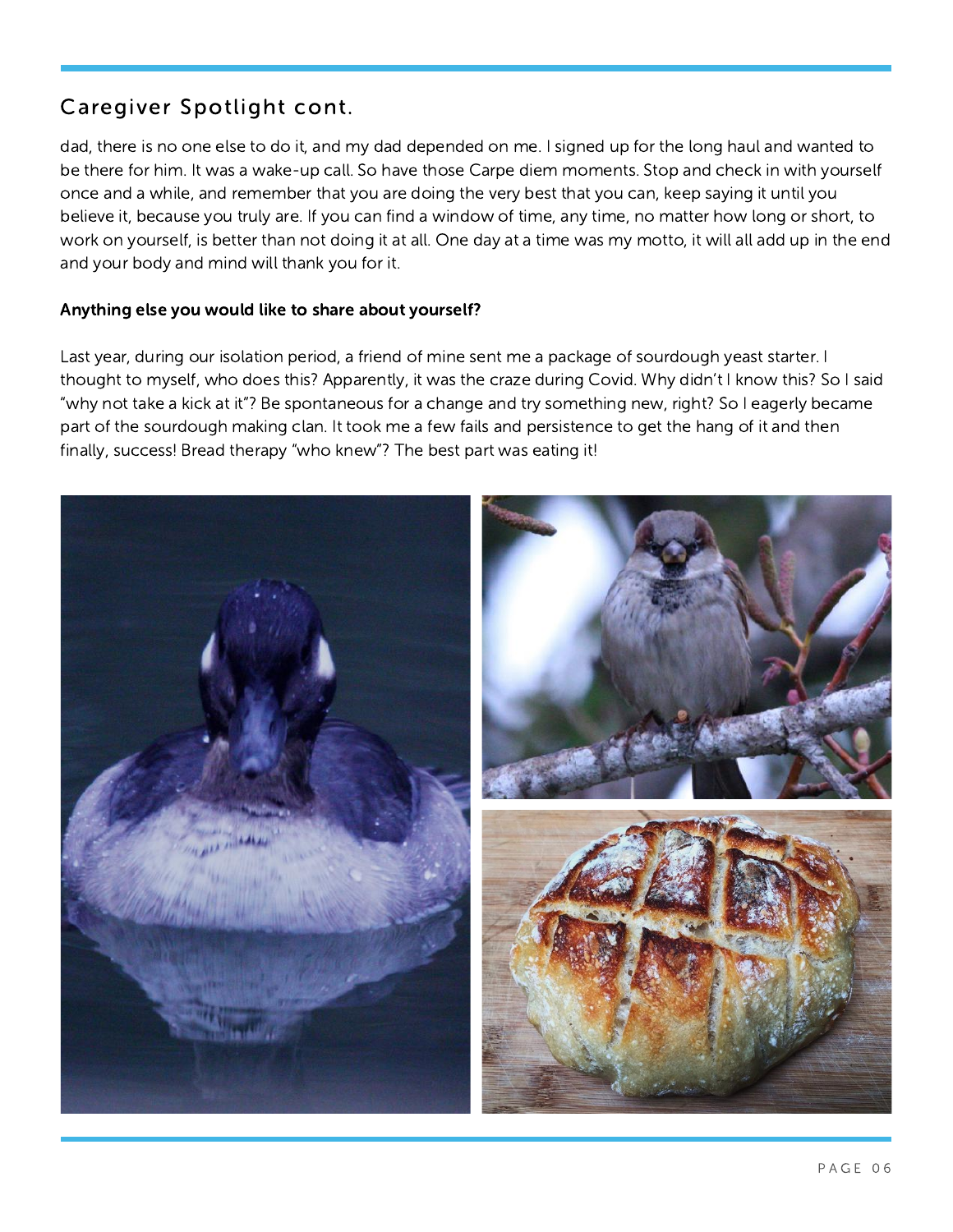### The Nuts and Bolts Of the Art of the Life Review: An Introduction

Written By C.A. Bryson

In this article, I will be going over the salient points of the following resources I have found helpful over the years I have spent life writing as an avocation.

I now realize, it depends on whether you're making a 'Life Review' or a life story, that will determine your writing process. However, this article will serve both purposes, though a bit more so, the life story.

- 1. The Great [Courses](https://www.thegreatcourses.com/) See online course: 'Writing Your Story' with author Joyce Maynard. (Instant Video \$40 U.S. DVD \$60 U.S.)
- 2. Capilano University [Continuing](https://cs.capilanou.ca/) Studies See the course 'Memoir Writing' with Matt Ferraz (When offered)
- 3. 'Your Life as Story: Discovering the "New Autobiography" and Writing Memoir as Literature' by Tristine Rainer (NY, Putnam, 1997)
- 4. (For your enjoyment, and to serve as inspiration: 'Educated' by Tara Westover (HarperCollins, 2018)

Note that in my previous article on the Life Review (April, 2021 Grapevine) that there is increasing evidence that life story work is an effective treatment, in particular for reducing depressive symptoms in older adults. To recap:



The 'Father' of the Life Review is psychologist Robert N. Butler (1961), who postulated the universal occurrence in older persons of an inner experience or mental process he called the Life Review. He proposed that Life Review work helps account for the increased reminiscence in older adults.

For more information see:

'How to Do a Life Review to Find Your Soul's Mission : An Essential Step to Becoming an Elder' by Dr. Connie Zweig

[https://medium.com/@conniezweig/how-to-do](https://medium.com/@conniezweig/how-to-do-a-life-review-to-find-your-souls-mission-5b27715e1bab)a-life-review-to-find-your-souls-mission-5b27715e1bab

I.Tristine Rainer: 'Your Life as Story'

Perhaps the most crutial aspect of writing anything such as a life review or an autobiography, is to find your voice. Your 'voice' is defined as your particular way of expressing yourself. Even more importantly, avoid the dreaded 'beige' voice, as in academia or a work report. This is Rainer's suggestion for nurturing your voice: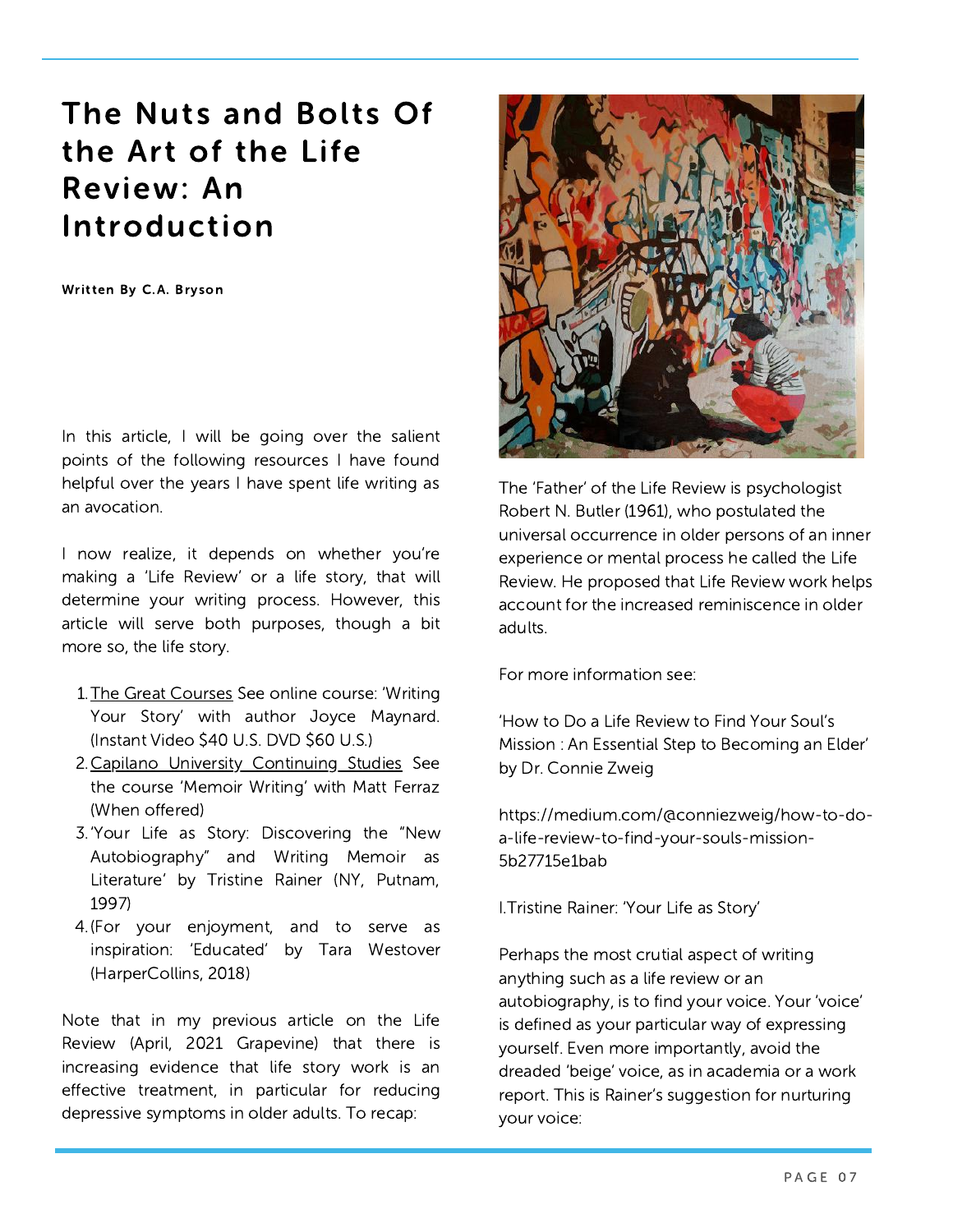#### The Nuts and Bolts of The Art of the Life Review: An Introduction cont.

Keep a diary for yourself alone. This helps you find the courage to 'say what it is you thought you ought not say.' (p.127)

Her advice: use 'I' to refer to yourself past, present and future, rather than 'he' or 'she'. In the narrative, you contain your younger 'past' self, your older present self, and your yet older self far off in the future.

Perhaps the greatest challenge you will face, should you wish to attempt a life story, is that there is so much to say about yourself, and it can be tricky figuring out what to leave in and what to leave out.

To address this challenge, Rainer suggests the following exercise: in your diary, write two lists. The first labelled 'In'; the second labelled 'Out'. Then, writing quickly, fill out the two lists. (Don't worry, you can always go back and make changes later.) Also, I love the metaphor Rainer creates about how writing one's life story is like stringing a pearl necklace: each pearl representing a different 'scene' that moves the story along.

I.The Great Courses. 'Writing Your Story' with author Joyce Maynard.

There are 5 main points I gleaned from her course:

- 1. Perhaps, most importantly: tell one story at a time.
- 2. Tell vour story, not your relatives'.
- 3. Tell the truth, the whole truth, and nothing but the truth. There is nothing as gripping, so Maynard says, than total honesty.
- 4. Think before you begin, Ask yourself: what am I going to write about? Spend more time thinking about what you are going to say and how you are going to say it.
- Even if no one reads your story, know that you 5. have told the truth. That is what you get back: your story. Your unique fingerprint.

(Personally, the night I finished the last sentence of my most recent life story, I felt an immeasurable sense of peace and calm that I had never felt before and have never felt since.)

II.The 5 Main Takeways from Matt Ferraz's Course (Capilano University):

- 1. On the practical side, you can publish your story on a blog.
- 2. Print-on-Demand is another option (the buyer sells your book for you.)
- 3. Make the reader 'see' what you are writing about. (The old 'Show don't tell'.) Use all 5 senses to make your writing come alive.
- 4. Though Maynard's emphasis on truth is certainly compelling, Ferraz advises that some things you might want to keep private. Use common sense.
- 5. After you write, go away for a while. Then come back, after a day or so, and re-read your writing.

My Own Takeaway:

Perhaps as writer Virginia Woolf said a 'room of one's own' is necessary for good writing. Close the door, minimize interruptions, and be by yourself. True, writing can be a lonely vocation, but the rewards are infinite.

I leave you with the following two quotes:

'Know thyself.' (The Bible)

'In the Book of Life, the answers are not at the back.' (Charles M. Schultz, creator of the 'Peanuts' cartoon.)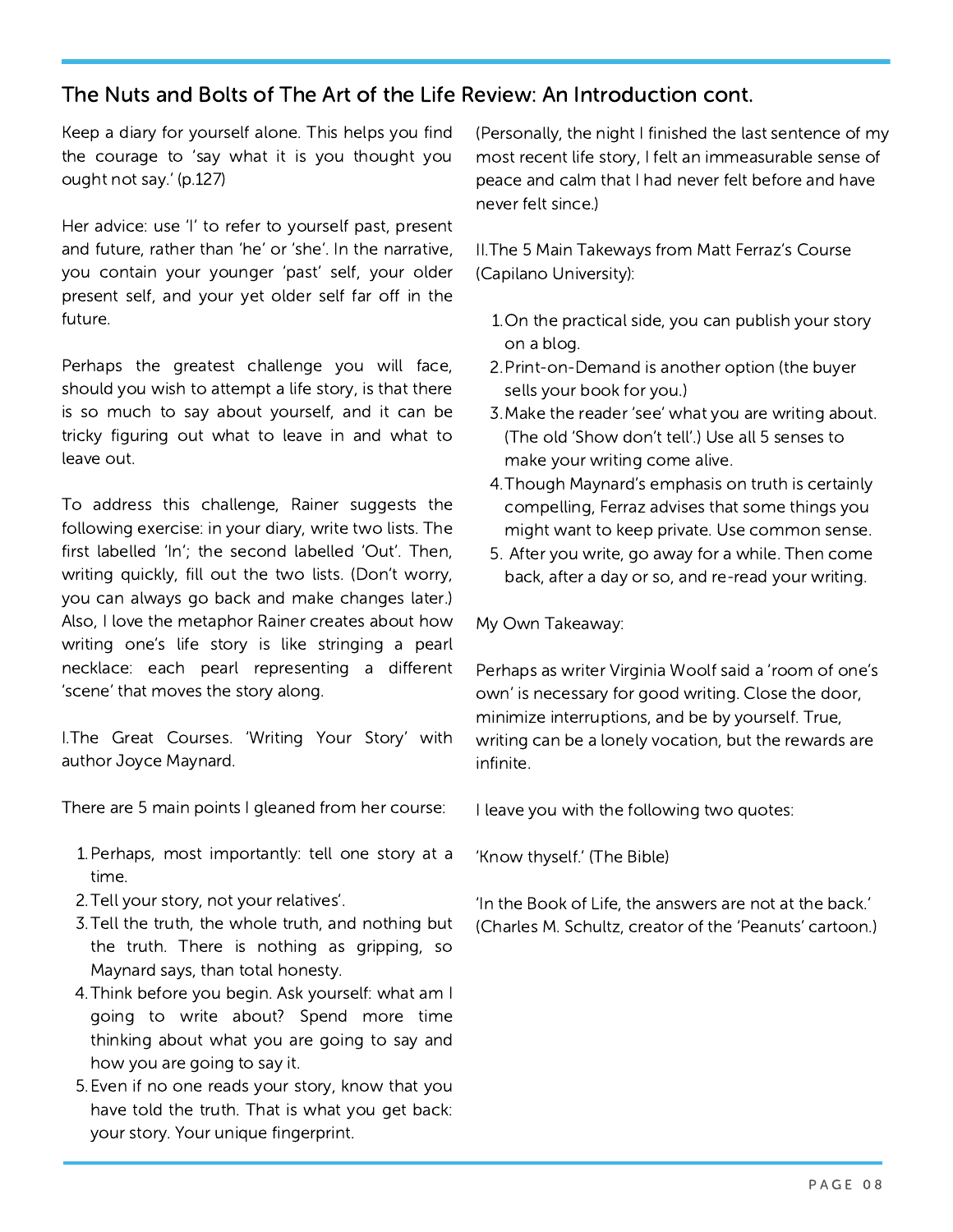## Coping With Change: When You Are Asked to Financially Support A Parent

She invited me over for tea. "We need to catch up," my Mum told me. It had been awhile since we'd spent time together. She had been coming to our place a few times a month to see the kids. Sometimes she'd stay for dinner and we'd try to get a few words in before the grandchildren would pull her arm and beg for all the attention to be on them. I knew she needed help setting up a new laptop that had been sitting in storage for over a year, and it seemed like a good time to work on it. So, one rainy Sunday afternoon I managed to sneak away for a couple hours to see her.

There was tea and homemade cookies. "They're falling apart," she said. "I don't know quite what happened." I asked for a fork to finish mine. I wanted to see her - to talk with her. I also wanted to get her computer set up. Before I had children, I did not understand how precious time is. I get fewer things done now, but when I have an opportunity to accomplish anything, I get to work. This was my opportunity to help her with the laptop and I didn't feel a minute could be wasted. I thought we could talk while we drank tea and I set it up. I made some progress and it was almost time for me to leave. She brought out a piece of paper she'd folded a few times. She sighed. "Darling, I need to ask you… I need to ask you if you can help me with money." My Mum showed me a roughly written budget that was hard to make out, but the meaning of the note was clear. She did not have enough money coming in to pay all



of her bills, and there didn't seem to be anywhere she could cut back. I am not proud to say that my first reaction to this request was anger. My cheeks felt hot and I could feel a firm lump in my throat. I felt critical of the way she'd spent money in the pat. I was frustrated by the lack of affordable housing options in our community. How can she be asking me for money, I thought? I have young children. I have student debt. "How much do you need," I asked. "How much can you afford?"

I told her I'd talk to my partner and get back to her. I fumbled with my words, and I left. Anger quickly turned to tears on the elevator ride to the lobby. The frustration was real, but I soon realized the source of my anger was sadness. I felt sad that she had to ask for help. I felt sad I couldn't help more. I felt sad that the situation made her feel like she needed me to support her when she so badly wanted to be the one to care for me.

When my son is crying, he tells me he needs to "get his sadness out." I needed to do the same. Once I did, I could think clearly. I looked at our budget and figured out that we could give my mum some money if we cut back on some other things. It wouldn't be a detrimental amount of money for us to spend, but it would make a big difference to my mum's quality of life. So, that's what we did. We worked it in to our budget and we now transfer the same amount to her on the same day every month. The routine helps me normalize the money spent, and I think it helps my